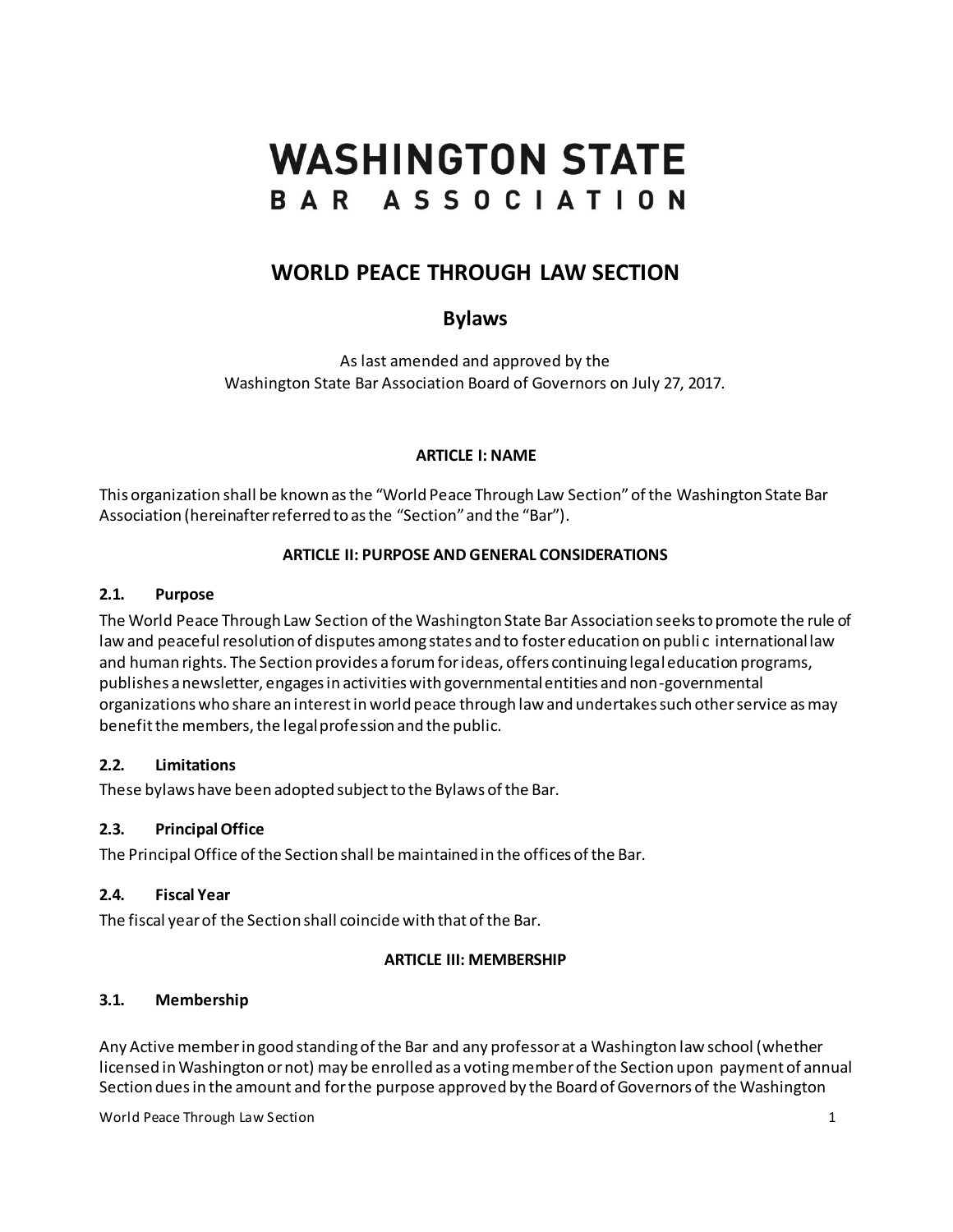State Bar pursuant to Article 3.2 of these bylaws. In addition, inactive members and people not licensed to practice law in Washington may be non-voting members ("subscribers") of the Section by paying the Section's annual dues. Law students may also be Subscribers by paying an annual amount set by the Board of Governors.

# **3.2. Annual Dues**

Annual membership dues amount is determined by the Section executive committee and is subject to approval by the Board of Governors of the Bar.

#### **ARTICLE IV: OFFICERS**

#### **4.1. Officers**

The officers of the Section shall be the Chair, the Chair-elect, the Secretary/Treasurer, and the Immediate Past Chair.

#### **4.2. Chair**

The Chair shall preside at all meetings of the Section and the executive committee. The Chair shall generally attend to the business of the Section and perform other customary duties of the office as well as duties delegated by the executive committee. In accordance with the WSBA Bylaws, the Chair shall also prepare and submit an annual report on the work of the Section for the past year.

#### **4.3. Chair-elect**

Upon the Chair's death, resignation, or refusal to act, the Chair-elect shall perform the duties of the Chair for the remainer of the Chair's term. In case of the Chair's disability, the Chair-elect shall perform the duties of the Chair only for the duration of the disability.

#### **4.4. Secretary/Treasurer**

The Secretary/Treasurer will take minutes at each meeting of the Section and executive committee, and provide approved minutes to the Bar for publication and record retention. The Secretary /Treasurer will also work with the Bar to ensure that the Section complies with Bar fiscal policies and procedures, work with the Bar to prepare the Section's annual budget, and review the Section's monthly financial statements for accuracy and comparison to budget. In conjunction with the Chair, and as authorized by the executive committee, the Secretary/Treasurer shall generally attend to the business of the Section.

#### **4.5. Immediate Past Chair**

The Immediate Past Chair shall serve as an officer as provided in Article 5.3.

# **4.6. Term**

The term of office for each officer shall commence on October 1 and shall be for one year. For interim appointments, Article 5.6 controls.

#### **ARTICLE V: EXECUTIVE COMMITTEE**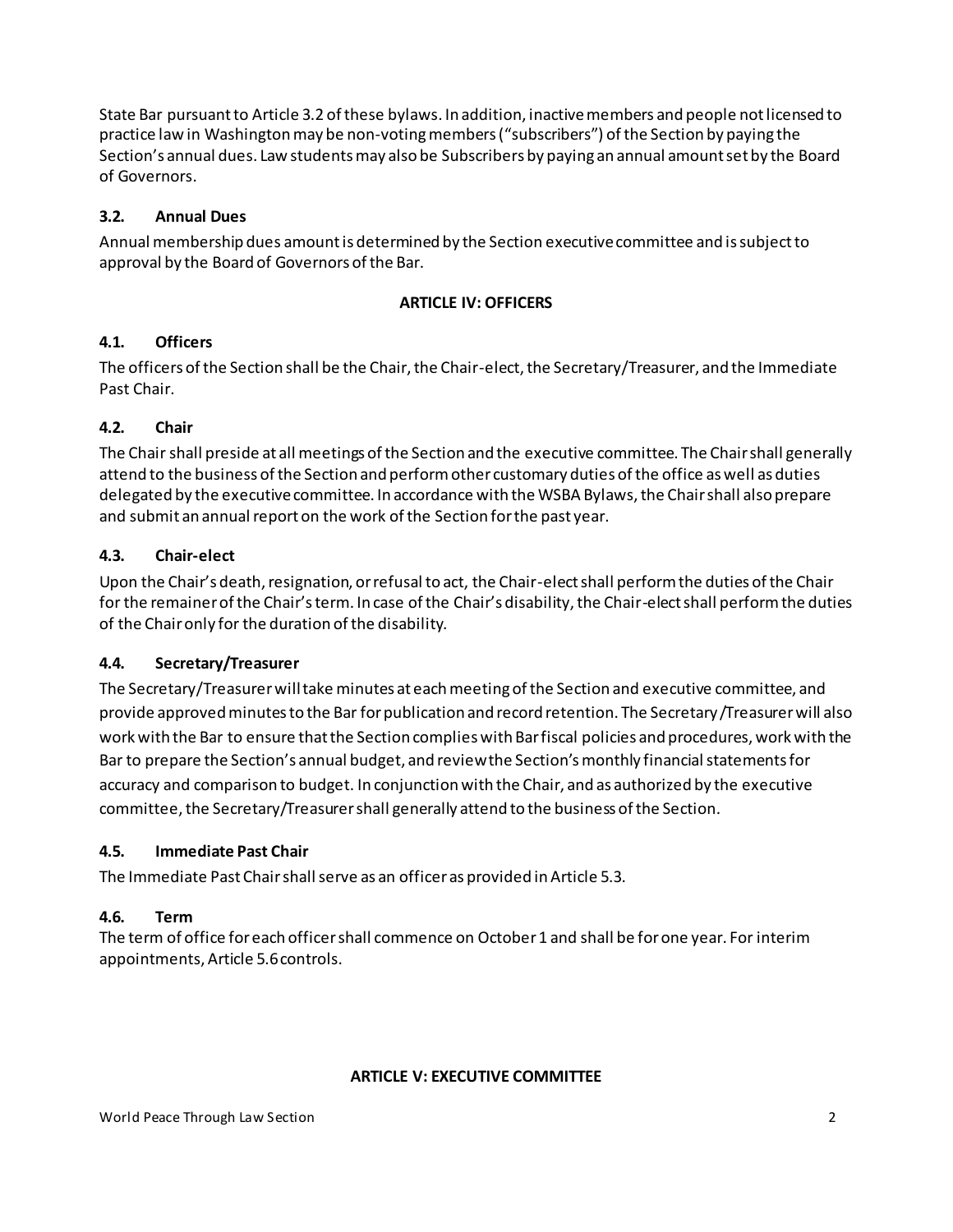# **5.1. Powers and Duties**

The executive committee of the Section shall be vested with the powers and duties necessary for the administration of the affairs of the Section. The executive committee shall have the following primary duties:

To determine programs and activities that further the Section's purpose.

To be responsible for communications between the Section and the WSBA.

To create additional committees, if necessary, for the administration of the Section's activities.

From time to time, to make awards, such as the Ralphe J. Bunche Award.

# **5.2. Composition**

The executive committee shall be composed of the officers of the Section and three (3) At-Large members. Members of the executive committee must be Active members of the Bar.

# **5.3. Terms**

With the exception of the three (3) At-Large members, the term of office shall begin on October 1 and be for one (1) year. The term of office for At-Large members shall begin on October 1 and be for three (3) years with terms staggered so that one position is open for election each year.

Upon completion of a one-year term, the Chair shall assume the position of Immediate Past Chair until the next annual election. A vacancy in the office of Immediate Past Chair shall not be filled by appointment, but shall remain vacant until the current Chair's term has ended.

# **5.4. Meetings of the Executive Committee**

The executive committee shall meet at least four times per year. Special meetings may be held as designated by the Chair or a majority of the executive committee.Notice of all meetings shall be provided to all Section members and published on the Bar website.

# **5.5. Quorum**

A majority of the voting executive committee members constitutes a quorum. Action by the executive committee is determined by a majority vote of the members present in person, by telephone, or videoconference, once a quorum is established. Votes may be received in person or by telephone, fax or email in accordance with the Bar's Bylaws.

#### **5.6. Interim Appointments**

The executive committee will appoint, by majority vote, members to fill vacancies on the executive committee (except for Immediate Past Chair). When a member is appointed to fill a vacancy in an unexpired term, the member will do so until the next annual election when an individual will be elected to serve the remainder of the vacated term.

#### **ARTICLE VI: OTHER COMMITTEES**

#### **6.1. Formation**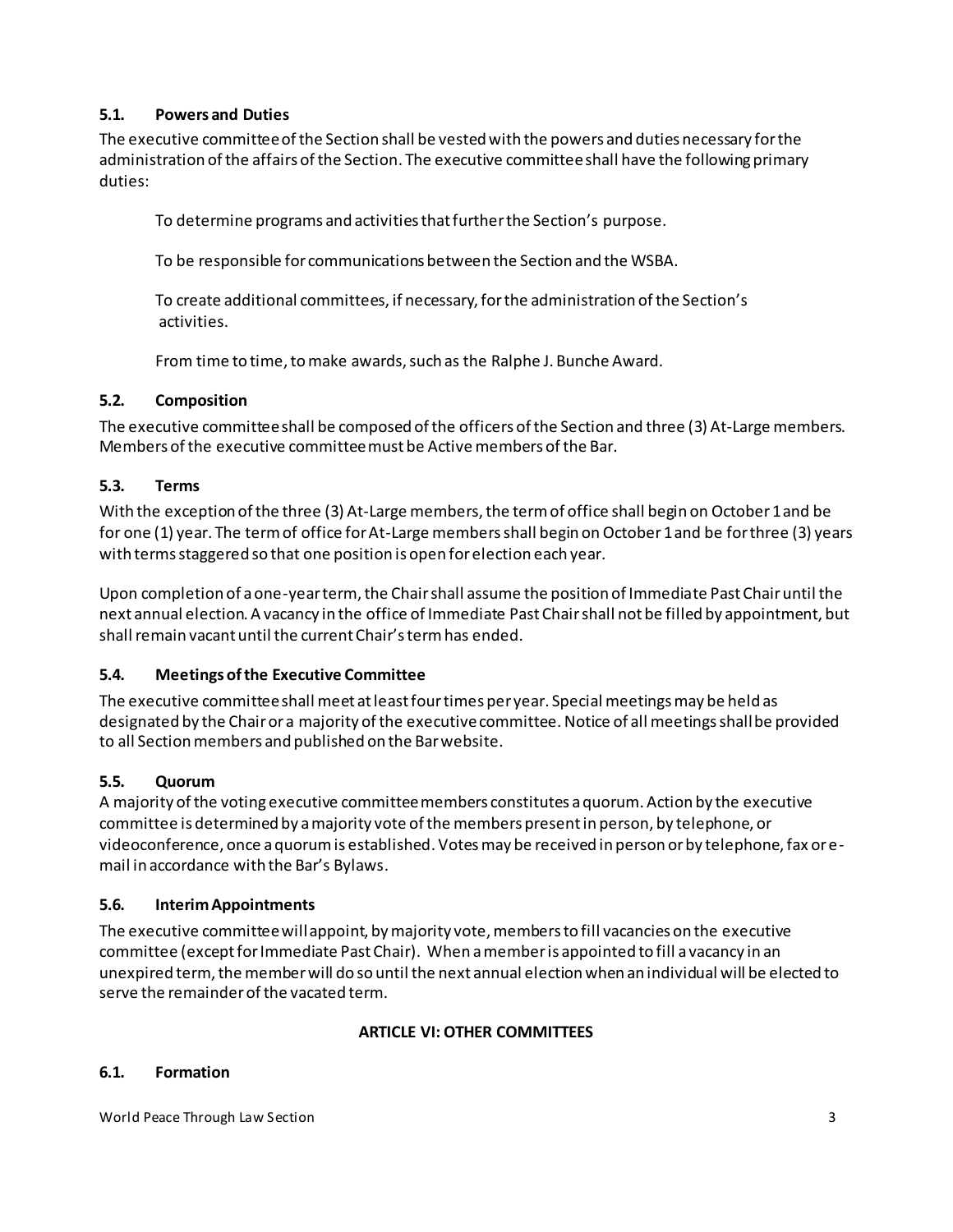The executive committee shall appoint committees to perform such duties and exercise such powers as may be needed to meet the objectives of the Section. Committees may be identified as standing committees or ad hoc committees.

# **6.2. Newsletter Committee**

If appointed, a newsletter committee may be composed of one or more members. The executive committee shall appoint the Chair of the newsletter committee. The duty of the committee is to prepare a regularly published newsletter. The committee works in collaboration with the Chair of the Section regarding the final content of each newsletter.

# **ARTICLE VII: MEETINGS OF MEMBERS**

# **7.1. Meetings**

The Section may, at its discretion, hold an annual or special meeting of the membership, giving notice to the members of the Section and publishing public notice on the Bar website. Meetings of the membership may be called by the Chair or a majority of the members of the executive committee.

# **7.2. Quorum**

The voting members of the Section present at any meeting shall constitute a quorum for the transaction of business. However, votes may be cast by voting members attending, but not physically present, by electronic ballot, or other similar means.

# **ARTICLE VIII: ELECTIONS**

# **8.1. Elections**

Each year the membership shall elect a Chair-elect and a Secretary/Treasurer to serve a one-year term and one (1) At-Large member of the executive committee to serve a term of three (3) years. The outgoing Chairelect shall automatically succeed to the office of Chair.

# **8.2. Nominations**

The executive committee shall annually appoint a nominating committee of not fewer than three (3) members of the Section who are not members of the executive committee. All applicants will apply though an electronic process administered by the Bar. The executive committee will also have an alternative process to allow for nominations to occur outside of the nominating committee process. The nominating eommittee shall make and report nominations for the upcoming vacant positions of the offices of Chairelect, Secretary/Treasurer, and one (1) At-Large member of the executive committee. In the event that the office of Chair-elect is vacant at the time of the election, the position of Chair shall also be included with the nominations. The executive committee will approve a list of nominees for each open position.

# **8.3. Voting**

Nominations and elections for open executive committee positions will be held between March and May each year. The Bar will administer the elections by electronic means and certify the results, unless the Section develops its own equivalent electronic election process. In the event of a tie, the winner will be determined by a random tie-breaker method to be determined by the Section Chair.